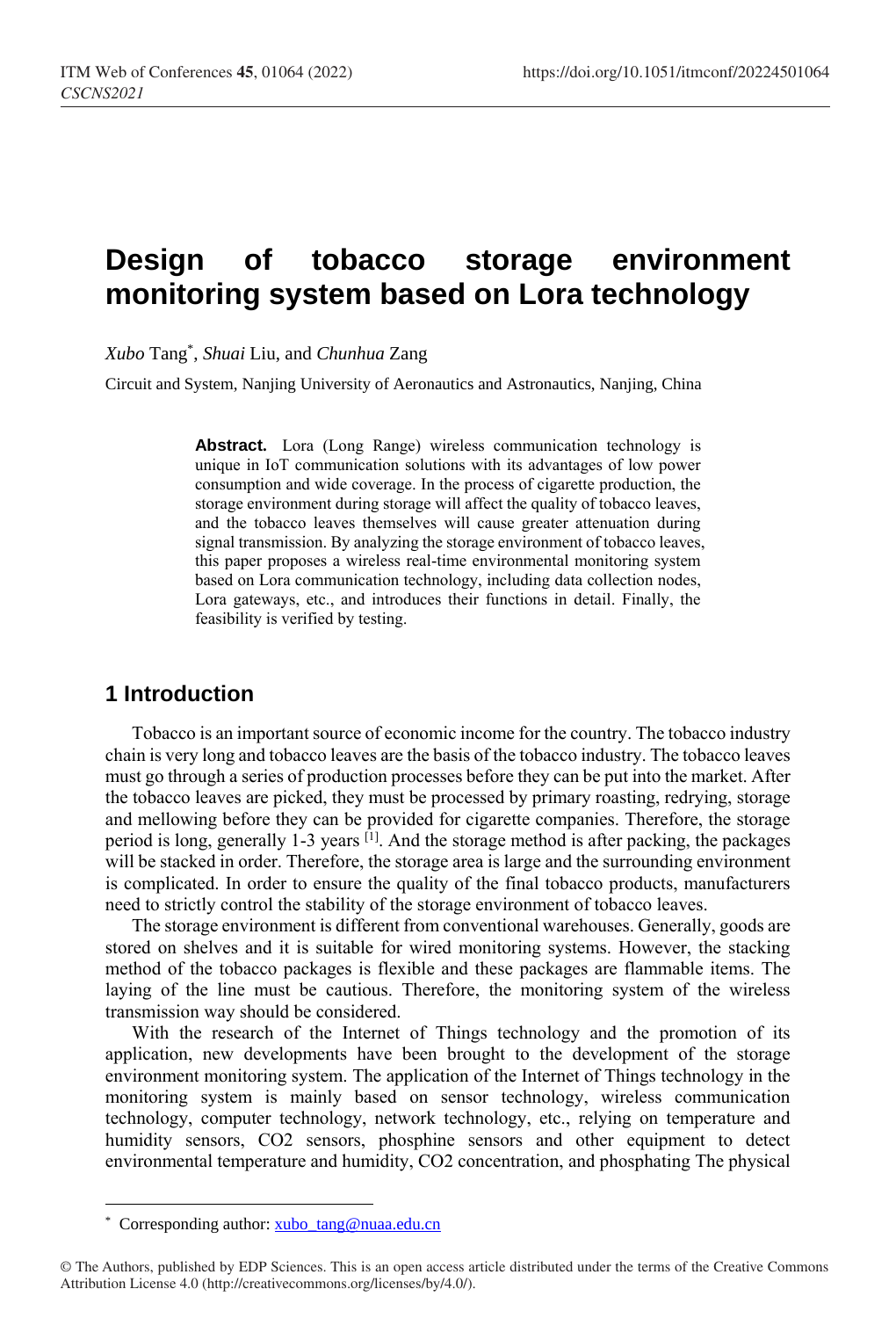parameter environment such as hydrogen concentration realizes real-time monitoring of the internal environment of the tobacco leaf warehouse to ensure that the tobacco leaves are stored in a stable environment and are naturally alcoholized.

## **2 Feasibility analysis of LoRa communication technology applied in tobacco leaf storage**

Lora technology was first proposed by Semtech in 2013 and it works in the Sub-GHz ISM unlicensed frequency band, including 433MHz, 470MHz, 868MHz, 915MHz <sup>[3]</sup>, etc It is a new kind of wireless communication standard for long-distance, high-capacity, and lowpower consumption. [4]

The tobacco leaf warehouse is a large closed space with serious obstruction to communication signals. The mobility of personnel is low, and there are few human interference factors. The main environmental factors are the natural conditions such as temperature, humidity, and light intensity inside the warehouse. For some special warehouses, the concentration factor of the toxic gas phosphine which helps the alcoholization of tobacco leaves should be taken into consideration. <sup>[5]</sup> There are already mature sensors to detect these factors, but after obtaining the specific data, they need to be transmitted to the terminal device in a wired or wireless manner to realize the centralization and visualization of the data.

Especially for the environment of tobacco leaf warehouse, it is necessary to reduce the number of wires as much as possible. So compared with wired communication, wireless communication has more advantages in warehouse environment monitoring, and wireless sensor networks are widely used in various fields. [6-7]

NB-IoT, Lora, WiFi, Bluetooth, and Zigbee are all commonly used wireless transmission schemes. The characteristics of these schemes are compared as shown in the table 1.  $[8]$ 

Although the storage area of tobacco leaves is large, it can be basically covered by WiFi. However, as a water-containing material, when the electromagnetic wave passes through, the tobacco leaves will cause a large attenuation of the power. The higher the frequency is, the faster the signal power attenuates  $^{[2]}$ . With the lowest working frequency of 433MHz and the advantages of low power consumption, Lora is the best communication solution for the tobacco storage monitoring system.

## **3 The system design**

#### **3.1 The analysis of demand**

Intelligentization is the trend of the current era. It is mainly divided into two aspects: intelligent service and intelligent management. Intelligent service refers to the intelligentization of original traditional services, such as self-service ordering in the restaurant, self-service book return in the library, etc., and intelligent management refers to the intelligent and mobile management and monitoring of the area [8], which mainly relies on the Internet of Things technology. The design of the Lora tobacco storage monitoring system is based on the latter, which connects users with the environment in the warehouse through sensor equipment and wireless Internet of Things to achieve the purpose of intelligent monitoring of the warehouse.

National standards stipulate that the moisture content of tobacco leaves during storage should be maintained between 15% and 19%. The moisture content of tobacco leaves is easily affected by external climate conditions, and the moisture content will have an impact on the chemical changes of the tobacco leaves during storage, and ultimately affect the color, aroma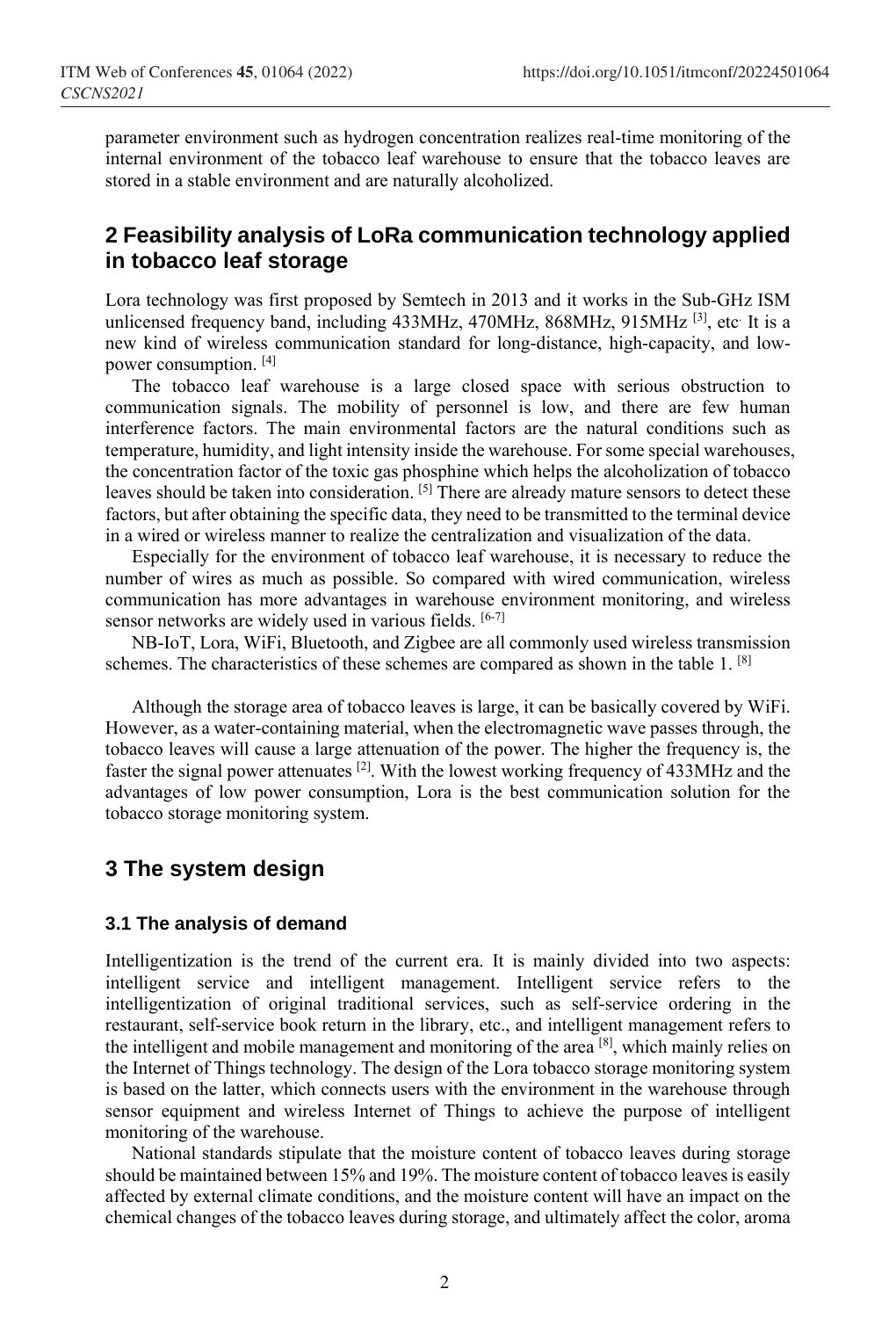and taste of the final products. Moreover, the purchasing season of tobacco leaves is often the rainy season, and tobacco leaves are highly hygroscopic. Therefore, the most important monitoring factor is the humidity of the surrounding environment.

|                          | $NB$ - $IoT$                  | Lora                      | Zigbee    | WiFi            | Bluetooth       |
|--------------------------|-------------------------------|---------------------------|-----------|-----------------|-----------------|
| Networking               | Cellular                      | Lora                      | Zigbee    | Wireless        | Bluetooth       |
| method                   | network                       | gateway                   | gateway   | router          | mesh            |
| Transmission<br>distance | $>10$ km                      | $>10$ km                  | $10-100m$ | 50 <sub>m</sub> | 10 <sub>m</sub> |
| <b>Nodes</b><br>capacity | 200000                        | 500-5000                  | 200-500   | 50              | 60000           |
| Frequency<br>band        | Operator<br>frequency<br>band | 433,868,915<br><b>MHz</b> | $2.4$ GHz | 2.4,5GHz        | $2.4$ GHz       |

**Table. 1.** Comparison of different communication schemes.

Tobacco leaves are stacked in different regions by distinguishing different types. When stacking, they are stacked one by one. Under the condition that the stacks are neat and stable, the stacking height is generally: no more than 4 packs of premium cigarettes, no more than 5 packs of medium cigarettes, and no more than 6 packs of other grades. This height is generally close to the ceiling, so the overall environment in the warehouse has a large space, and there are many cigarette packs to be monitored, but at the same time there are many obstructions.

Therefore, the Lora wireless network uses the nodes with temperature and humidity sensors, and the node is fixed inside the cigarette packet, which can effectively find whether the temperature and humidity of the surrounding environment of the tobacco leaf is too high or too low, so that the tobacco factory employees can find the problem in time and respond to them.

#### **3.2 The structure design of the monitoring system**

The Lora tobacco storage monitoring system is mainly composed of two parts: Lora node and Lora gateway. The overall system frame diagram is shown in Figure 1. The monitoring node is composed of sensors, MCU, and Lora modules, which are responsible for detecting relevant data. The gateway includes MCU and lora modules, which collects the data from nodes and upload them to the server. The structure of the system is shown in the Figure 1.

A large number of LoRa nodes are inserted into the cigarette pack in the form of cross bars, the temperature and humidity inside the cigarette pack. These nodes detect the data required by the temperature and humidity sensor, and the collected data is uploaded to the LoRa gateway through the LoRa module. All nodes are battery-powered, no external power supply is required. And it is convenient to add or reduce the number of nodes and deployment is convenient. The nodes cannot interfere or communicate directly with each other.

The LoRa gateway manages all LoRa nodes. It collects the data of all LoRa nodes, and packs the data and uploads it to the cloud server. The LoRa gateway provides Ethernet, Wi-Fi and Bluetooth communication modes. According to the environment of the tobacco leaf warehouse, Wi-Fi communication connected to the server can be selected. At the same time, due to the large node capacity of the LoRa network, only one LoRa gateway can manage all LoRa nodes in the entire warehouse.

Cigarette factory employees can view the data uploaded by the LoRa gateway in real time through smart phones, and can clearly know the temperature and humidity information of a specific cigarette pack by giving a specific address to each node. The system adopts a distributed network structure with little coupling between layers, which is convenient for management and maintenance.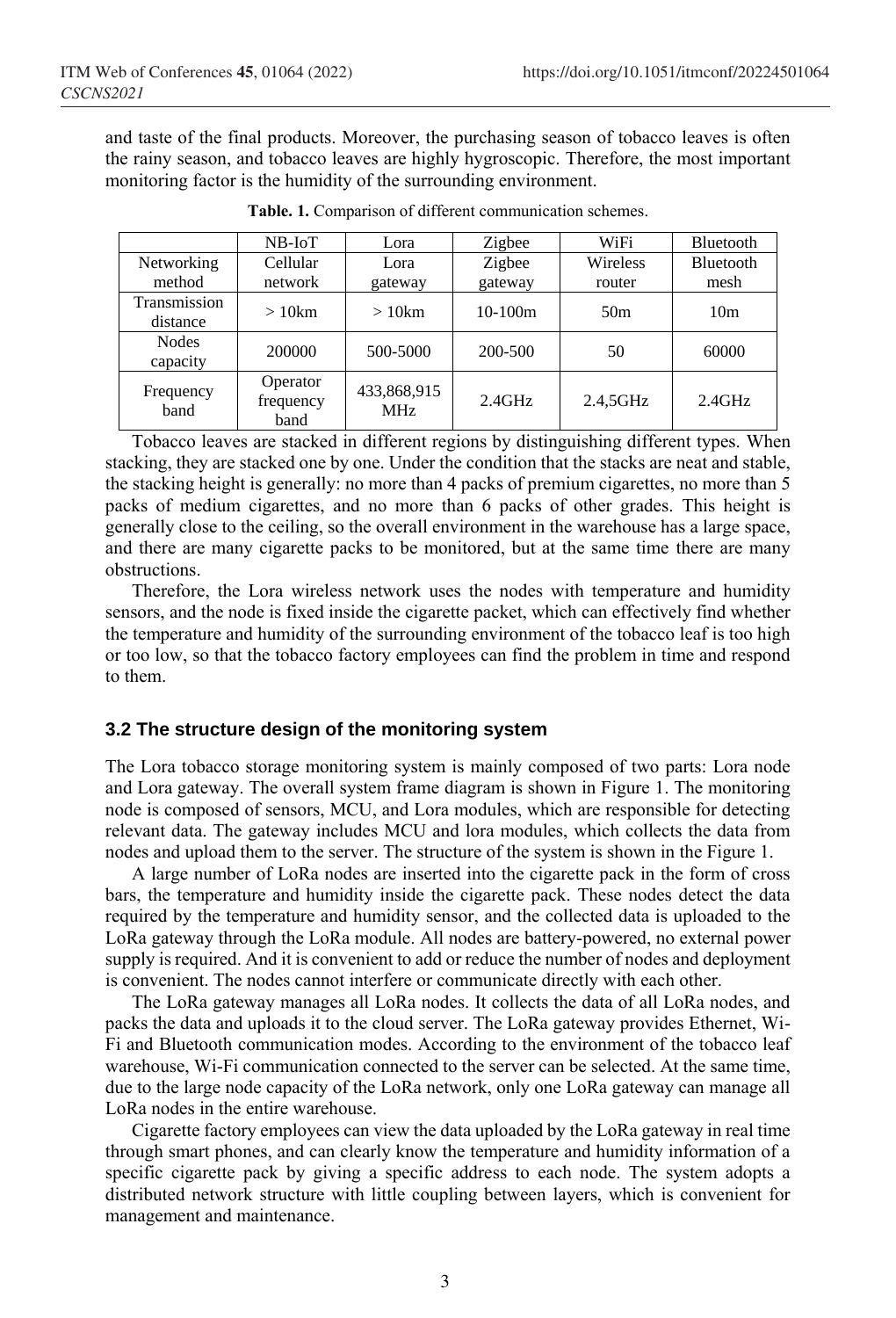#### **3.3 The communication between nodes and the gateway**

The Lora module of the node works in class a mode. After the microcomputer detecting the data through the temperature and humidity sensor regularly, it wakes up the Lora module and sends the data to the gateway, and then enters the waiting state. The gateway stays in the receiving state. After receiving the data uploaded by the node, it will give an ACK to the node. The node will enter the sleep mode after receiving the ACK from the gateway during the waiting period, if the node does not receive the ACK, it will send the data again. If the ACK is still not received, the node will stop sending and enter the sleep mode. This retransmission mechanism can reduce data loss caused by channel congestion.



**Fig. 1.** The structure of the system.



**Fig. 2.** The workflow of the system.